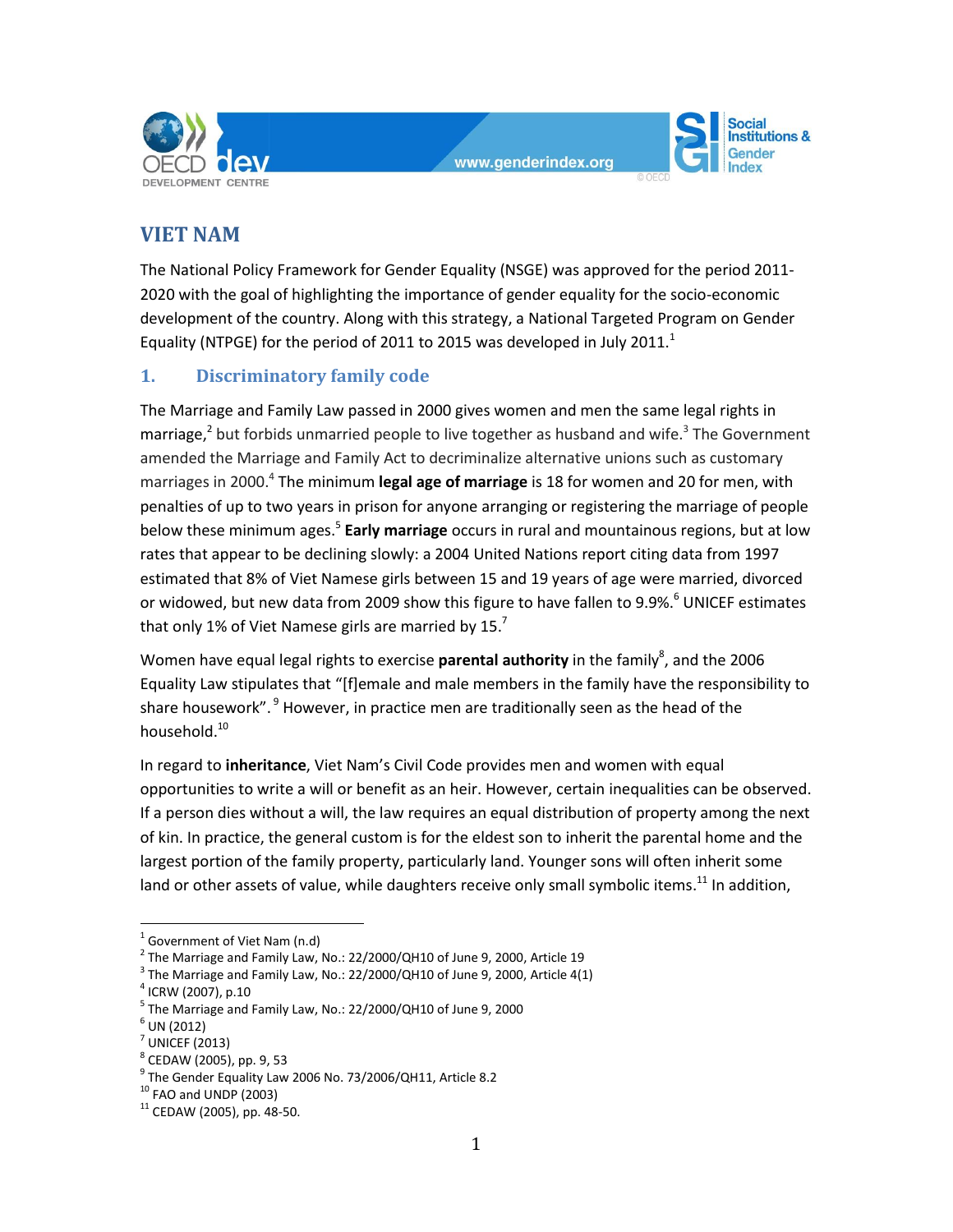traditional practices affect inheritance in practice, particularly in remote communities. According to 2013 research published by UNDP, traditions still exist among some ethnic minority groups - particularly those that are patrilineal – according to which women either do not inherit at all from their parents, or in smaller shares than male siblings, and widows are excluded from inheriting the land of their deceased husband in favour of his parents, sons or other male relatives.<sup>12</sup>

#### *More*

**Bigamy** is illegal in Viet Nam, and a decree passed in 2002 specifically bans polygamy among ethnic groups living in remote mountain areas. The same decree also bans practices of dowry, bride kidnapping, and forcing widows and widowers to marry a relative of their deceased husband or wife.  $^{13}$ 

Women and men have the same legal **rights to divorce** in Viet Nam.<sup>14</sup>

# **2. Restricted physical integrity**

In 2007, the Government of Viet Nam passed the Law on Domestic Violence Prevention and Control. The law legislates the duties of the State, individuals, families, organizations and institutions in regards to preventing **domestic violence** and supporting of its victims. The law also prescribes 're-education' measures for repeat offenders.<sup>15</sup> In order to implement the law, the Government of Viet Nam has enacted a National Strategy on Gender Equality for the 2011- 2020 period, which aims to increase the provision of legal and health counselling, support, and care to domestic violence victims to 40% by 2015, and to 50% by 2020; and increase the rate of perpetrator counselling to 85% by 2020.<sup>16</sup> However, according to the US Department of State, local NGOs consider the law to be weak and that police and legal systems remain ill-equipped to deal with domestic violence cases.<sup>17</sup> In 2007, 34% of Viet Namese women report experiencing at least one type of domestic violence in their lifetime.<sup>18</sup> In 2010, the Government released a 'Study on Domestic Violence against Women in Viet Nam', which shows that women are three times more likely to be abused by a husband than by any other person.<sup>19</sup> News outlets reported that in March 2013, the Government publicised the results of a preliminary government survey on domestic violence prevalence, which found that more than 53,860 domestic violence cases were reported from 2009 to June 2012; victims were mostly women; and reported motivations including gender inequality, jealousy, economic difficulties, and social evils.<sup>20</sup> UNDP has similarly reported that the Confucian concept that men are responsible for the 'education' of their wives

 $12$  UNDP (2013)

<sup>&</sup>lt;sup>13</sup> Decree 32/2002/ND-CP on the implementation of the Law on Marriage and Family among ethnic minorities

<sup>14</sup> CEDAW (2005), p.52

<sup>&</sup>lt;sup>15</sup> Law on Domestic Violence Prevention and Control No.: 02/2007/QH12, Article 43

 $16$  Government of Viet Nam(n.d)

<sup>&</sup>lt;sup>17</sup> US State Department (2013)

<sup>18</sup>OECD (2014), *Gender, Institutions and Development Database*, [http://stats.oecd.orghttp://stats.oecd.org](http://stats.oecd.org/)

<sup>&</sup>lt;sup>19</sup> Government of Viet Nam (2010)

<sup>&</sup>lt;sup>20</sup> Voice of Viet Nam(2013)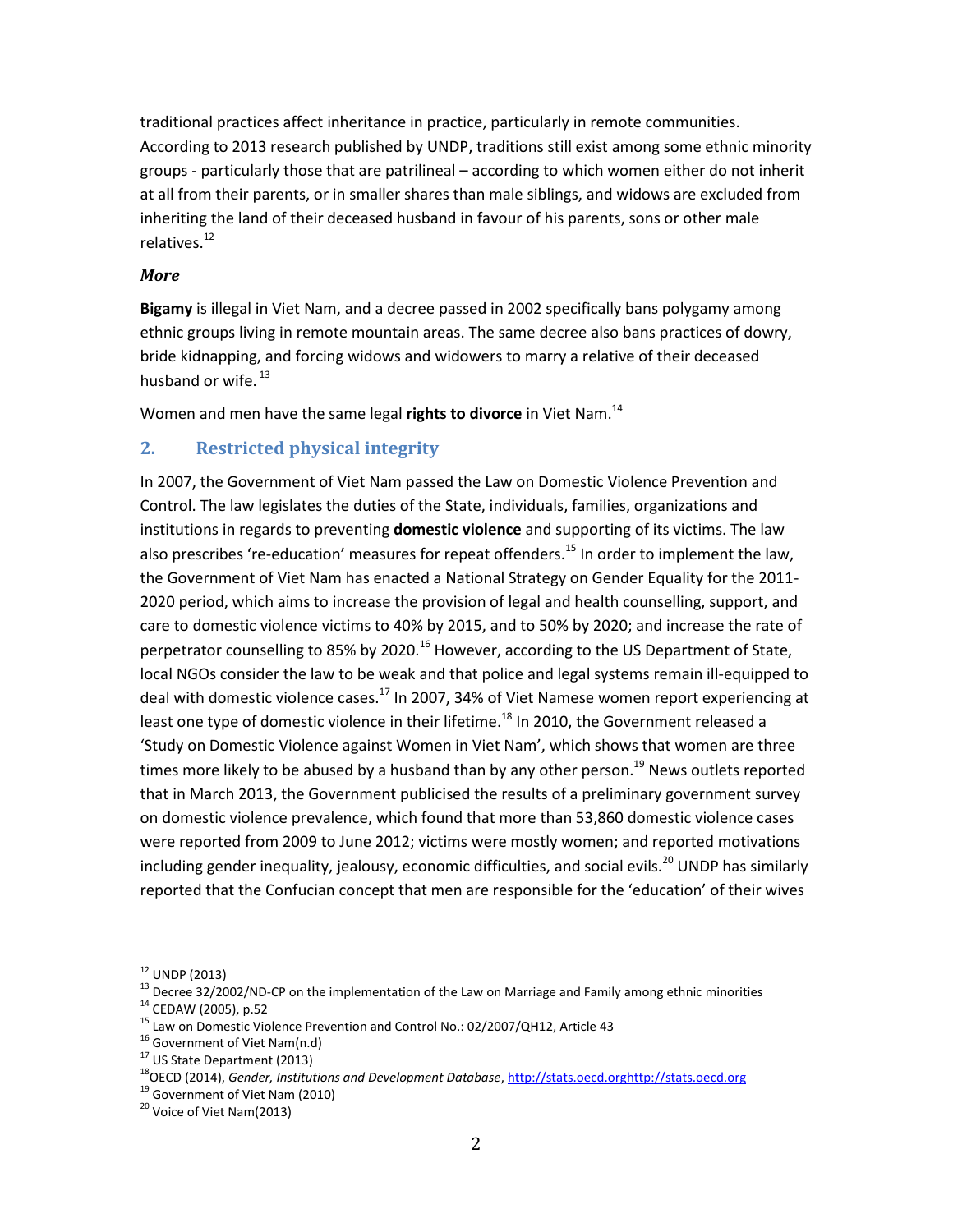and children underpins the social acceptance of physical violence. $^{21}$  Domestic violence is also related to other social issues such as alcohol and drug addiction and gambling.<sup>22</sup>

The number of shelters for victims of domestic violence and human trafficking is very low (2 shelters in Hanoi, 1 shelter in Ho Chi Minh City, 1 sub-shelter in Phu Tho province). There is a network of "safe addresses" operated by the Viet Nam Women's Union (VWU) (a socio-political organisation) and the Women's Unions (WU) in the provinces, districts and villages to support victims. Mostly, reconciliation between the spouses is being sought for by the VWU/ WU. One of the indicators of the National Plan of Action to Prevent and Control Domestic Violence developed by the Ministry of Culture, Sports and Tourism (MoCST) targets that, by 2015, 40% of the detected victims of domestic violence will receive legal and social counselling as well as health care support at specialized establishments, while 70% of the perpetrators of domestic violence may receive free counselling services. $^{23}$ 

**Rape**, including spousal rape, is criminalized under Viet Namese law<sup>24</sup>, with rapists subject to 2 to 7 years' imprisonment.<sup>25</sup> In severe cases of rape, including organized rape, a repeat offense, or extreme harm to the victim, sentences may range from 7 to 15 years in prison.<sup>26</sup> The government does not release arrest, prosecution, conviction, or punishment statistics. Data on rape prevalence is similarly limited, although one study released by the Government found that only 2% of women surveyed in Viet Nam reported ever having experienced non-partner sexual violence.<sup>27</sup> Observers have noted that the law on rape has significant weaknesses<sup>28</sup>: namely a provision that considers a women's ability to defend herself, rather than whether or not she has given her consent, the deciding factor in conviction<sup>29</sup>; as well as the article that allows the court to hear evidence of prior sexual conduct or reputation.<sup>30</sup> Although Government provision of victim services is limited, the Viet Nam Women's Union and international NGOs promote rehabilitation programmes and shelters for victims of violence and sexual abuse, including commercial sexual exploitation.<sup>31</sup>

**Sexual harassment** in the workplace has only recently been made illegal. Amendments to the Labour Code, which took effect on 1 May 2013, make sexual harassment a prohibited act, which will amount to grounds to unilaterally terminate a definite term labour contract.<sup>32</sup> Victims of sexual harassment may contact social associations such as the Women's Union to request their involvement, and victims with access to a labour union representative may lodge complaints with union officers. In serious cases, victims may sue offenders under a provision that deals with

<sup>21</sup> UNDP (2010), p.21

 $22$  Pistor, Nora and Le Thi Quy (2013)

<sup>23</sup>Government of Viet Nam, Ministry of Culture (2011)

<sup>&</sup>lt;sup>24</sup> UN Women (2011), p.135

<sup>&</sup>lt;sup>25</sup> US State Department (2013)

<sup>&</sup>lt;sup>26</sup> US State Department (2013)

<sup>&</sup>lt;sup>27</sup> Government of Viet Nam (2010)

<sup>&</sup>lt;sup>28</sup> Chiongson (2009)

 $29$  Penal Code No. 15/1999/QH10, Article 111

<sup>30</sup> Penal Code No. 15/1999/QH10, Articles 111-114

 $31$  US State Department (2013)

 $32$  Labour Code 2012 No.:10/2012/QH13, Articles 7 and 37.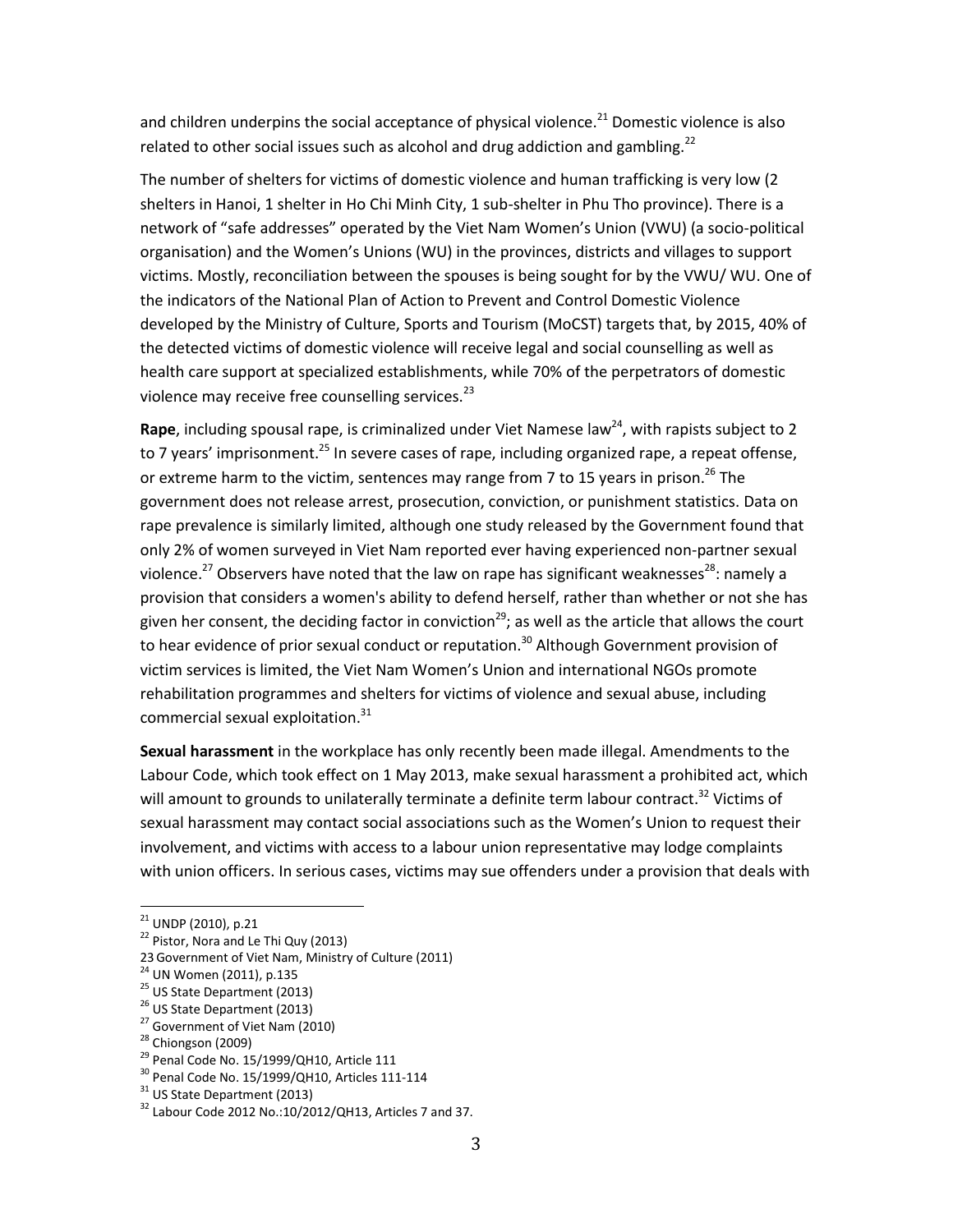'humiliating other persons' and specifies punishments that include a warning, noncustodial reform for up to 2 years, or a prison term ranging from 3 months to 2 years.<sup>33</sup> However the implementation of these laws is yet to be seen. The ILO reports that sexual harassment in the workplace is a sensitive issue due to the limitations of traditional gender hierarchies; and reports that Viet Namese men, and a large number of Viet Namese women, accept the premise that women are a legitimate and natural target for flirting by men.<sup>34</sup>

There is no indication that **female genital mutilation** (FGM) is practised in any form in Viet Nam.

#### *More*

Abortion is available on request in Viet Nam.<sup>35</sup> Until recently, Viet Nam had one of the highest abortion rates worldwide. Still, frequently abortions are being undertaken also due to son preference, especially when the first child is a girl. It is legally prohibited for doctors to display the sex of the unborn child; however, is has been reported that parents still would receive the information whether the parents were expecting a 'bird' or a 'butterfly'.<sup>36</sup>

Human **trafficking** continues to be an issue in Viet Nam. Some NGOs are providing safe places for young girls who have been victims of human trafficking or who are at high risk of becoming victims such as the 'Little Rose Shelter', operating since 1992.<sup>37</sup> Most of these NGO initiatives are rather small-scale projects at the grassroots level.

Women in Viet Nam have the right to use **contraception** and make decisions regarding which form of contraception to use.<sup>38</sup> In theory, the law restricts couples to a maximum of two children, with penalties for public sector workers who have more than two children, although the law is inconsistently applied, according to the US Department of State.<sup>39</sup> Contraceptive prevalence rates appear to be increasing in Viet Nam. Where a 2002 Demographic and Health Survey (DHS) found that nearly 57% of married women were currently using a modern method of contraceptive, United Nations data from 2011 estimated this rate to be 59.8%.<sup>40</sup> According to the US State Department, the government has allocated additional resources to increase the contraceptive prevalence rate to 80% by 2015. Nonetheless, unmarried women of reproductive ages continue to have limited or no access to subsidized contraceptives due to a lack of available government-approved contraceptives throughout the country, as well as social stigma.<sup>41</sup>

<sup>&</sup>lt;sup>33</sup> US State Department (2013)

 $34$  ILO (2013), p.8

 $35$  UN (2011)

<sup>36</sup> Pham Bac, Preference for boys causes population problems in Viet Nam, Jul 10, 2011, dpa.

<sup>37</sup> Little Rose Shelter (n.d.)

 $38$  UN (2013)

 $39$  US State Department (2013)

 $40$  UN (2012b)

 $41$  US State Department (2013)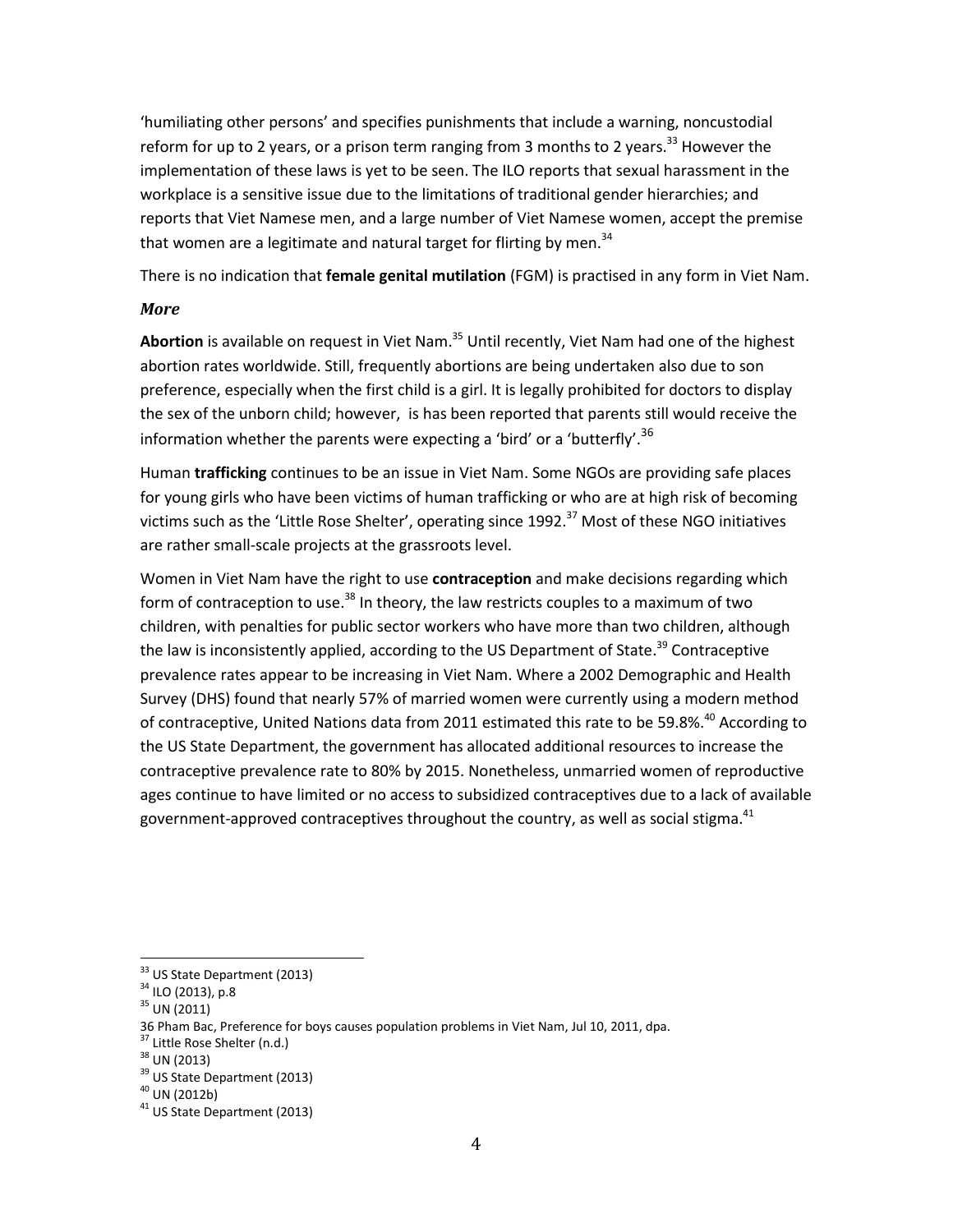### **3. Son bias**

The male/female **sex ratio** at birth in 2013 is 1.12 and 1.1 in the working age population (15- 64). 42

In 2007, the UN Committee on the Elimination of Discrimination against Women (CEDAW) raised concerns about the preference for male children at birth. $43$  As a result, there is now evidence to suggest that Viet Nam is s a country of low incidence of **missing women** given elevated sex ratios at birth.

#### *More*

The Demographic and Health Survey (DHS) indicates that vaccination rates were slightly higher for girls under the age of two included in the survey than for boys.<sup>44</sup> A 2009 report into child labour practices in Viet Nam by the Understanding Children's Work project (UCW) concluded that children's work in Viet Nam 'did not have a strong gender dimension' in terms of the types of work children were engaged in, and how many hours they worked, beyond a very slight preference for removing boys from school in order to partake in economic activity outside the home. 45

Enrolment rates for girls are slightly lower than for boys at both primary and secondary school level, although attendance rates are equal, according to UNICEF.<sup>46</sup> According to the 2010 Viet Nam Household Living Standards Survey, girls' and boys' education, training and employment are oriented in a highly gender-separated way resulting in most women working in the education sector or in small and medium enterprises while the range of employment and income-generating activities of men is more diverse, including male employment in the sectors of technology, computing and engineering (where very low ratio of female employers are found).<sup>47</sup> Sex-segregation is also prevalent in the kind of skills learned by women and men. A report conducted in 2000 found that most women receive trainings in sewing (100% of female participants), hair dressing and hotel related trainings, while most men are getting training in mechanical skills, electronics and mechanics (90% of male participants). The report shows that, of the 35 occupations for which Vocational Training is offered, women are mostly enrolled in 9 occupational fields, while men are enrolled in 16 courses. In 10 occupations, women and men were found to be participating equally.<sup>48</sup>

# **4. Restricted resources and assets**

Women and men in Viet Nam have equal ownership rights, including **access to land**. However, the government of Viet Nam does not legally recognise privately owned land. Instead, the 2003

 $\overline{\phantom{a}}$ <sup>42</sup> CIA (2013)

<sup>43</sup> CEDAW (2007), para 12

<sup>44</sup> Committee for Population, Family, and Children and ORC Macro (2003), Table 8.8

<sup>&</sup>lt;sup>45</sup> UCW (2009), pp.18, 43

 $46$  UNICEF (n.d)

<sup>47</sup> Pistor, N. (2014)

 $^{48}$  Tran Thi Van Anh and Le Ngoc Hung (2000), p. 17.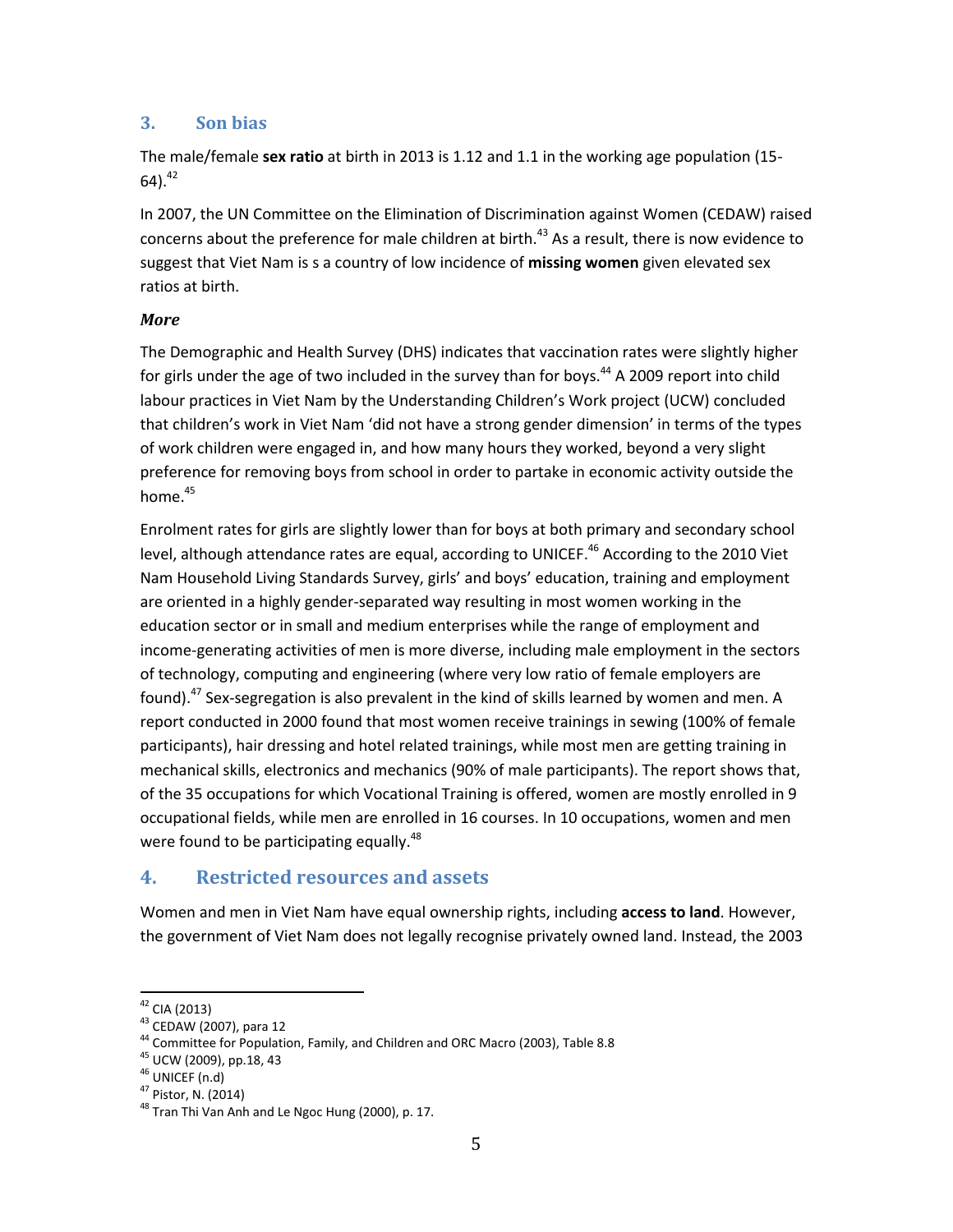Land Law grants individuals long-term leaseholds through land-use right certificates.<sup>49</sup> The Land Law provides for de jure equality to land use and for joint titling of certificates, however implementation of this guarantee has been hampered by the fact that the law is not retrospective, and applies only to certificates issued after 2003.<sup>50</sup> Moreover, the World Bank has found that the process of converting pre-2003 land titles is cumbersome, effectively dissuading people from registering joint certificates.<sup>51</sup> Therefore, although UNDP has found that since the law was amended, 90% of newly-issued land use right certificates have the name of both husband and wife, the Viet Nam Household Living Standards Survey 2004 reveals that for agricultural land, only 15% of the total number of households with land user certificates held them jointly, while 66% were held by men and only 19% by women alone.<sup>52</sup> Additionally, in 2010 a UN expert group meeting on women's access to land cites a 2009 study that has found that Viet Nam's female headed households had much lower access to assets.<sup>53</sup>

Viet Namese women have equal **access to non-land assets**, although this is also affected by cultural practices, with the UN Committee on the Elimination of Discrimination against Women (CEDAW) noting that some ethnic minority groups favour male ownership, while others follow matriarchal systems in which women control family property.<sup>54</sup>

Officially, women in Viet Nam have legal **access to financial services**, including bank loans, but many women have only a limited understanding of their financial possibilities and lack the capacity to formulate the effective business plans needed to acquire commercial loans. These issues may be addressed by the recent establishment of lending institutions that specifically target women borrowers.<sup>55</sup> The Government does not actively promote microlending programmes for women. However, in 2012 the Viet Nam Women's Union, one of the country's largest women's organizations, established a Credit Support Fund to promote the over 300 microfinance programmes within the Women's Union system.<sup>56</sup>

# **5. Restricted civil liberties**

There are no legal restrictions on women's freedom of movement and **access to public space**, although traditions and customs often insist that women 'follow after' their husbands, meaning they are expected to live in the residence of their husband's choosing.<sup>57</sup> Freedom of speech, assembly and association are all restricted in Viet Nam.<sup>58</sup>

Women's Union, affiliated with the Communist Party of Viet Nam, advocates on women's rights. NGOs, including those working on women's rights, operate under considerable

<sup>&</sup>lt;sup>49</sup> CEDAW (2005)

 $50$  UNDP (2010)

 $51$  World Bank (2008)

<sup>52</sup> UNDP (2010)

<sup>&</sup>lt;sup>53</sup> UN Women and OHCHR (2013)

<sup>54</sup> CEDAW (2005), p. 48.

<sup>55</sup> CEDAW (2005), p. 41.

<sup>56</sup> Viet Nam Women's Union (n.d)

<sup>57</sup> CEDAW (2005), p. 50.

<sup>&</sup>lt;sup>58</sup> Freedom House (2012)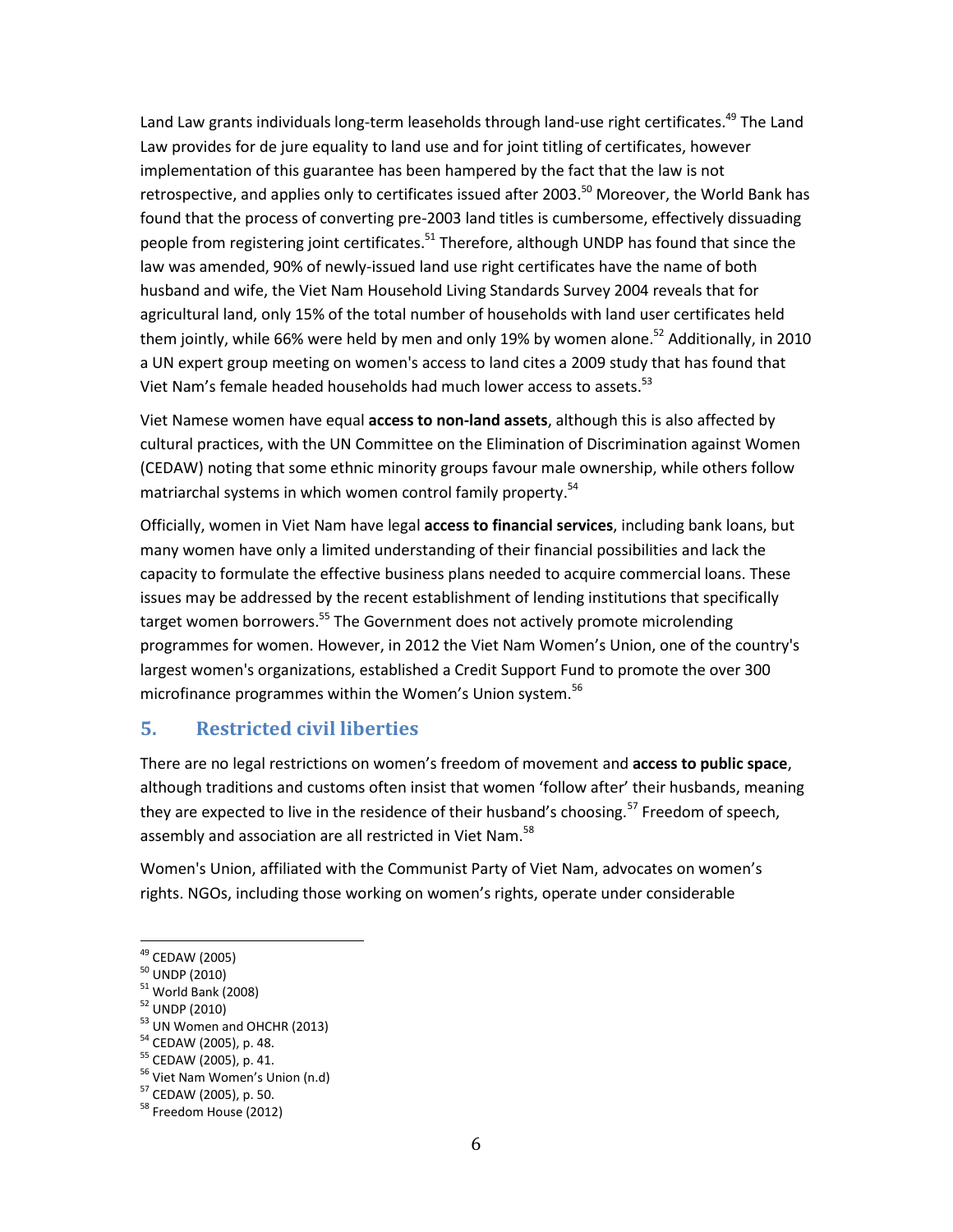restrictions, limiting their capacity to challenge government policy and speak out against rights abuses.<sup>59</sup> As such, most women's rights NGOs in Viet Nam focus on service delivery, women's capacity building, and providing support to victims of violence against women.<sup>60</sup>

Women and men appear to have the same rights to vote and stand for election in Viet Nam. 61 There is no **quota** for women at the national or sub-national levels. By November 2011, women held 122 of 500 (24.4%) seats in national parliament.<sup>62</sup> Women's representation at lower levels of government, such as in People's Councils or at the provincial or district level, reaches between 20 and 24%, but women only comprise between 1 and 4% of leadership positions.<sup>63</sup>

#### *More*

All employed women in Viet Nam are entitled to up to six months (of which two months are compulsory) of paid **maternity leave** depending on working conditions and the nature of their work. Women receive 100% of their wages, financed by a national social security system into which they must have made contributions for six months before the birth of their child. In addition, they receive protections from night-time, overtime and dangerous work, and cannot be dismissed on account of their pregnancy.<sup>64</sup>

Viet Namese women can pass Viet Namese **citizenship** onto their children.<sup>65</sup>

<sup>&</sup>lt;sup>59</sup> Freedom House (2012)

<sup>&</sup>lt;sup>60</sup> Freedom House (2012)

<sup>61</sup> CEDAW (2005), pp.22-23

<sup>62</sup> Inter-Parliamentary Union (n.d.)

 $63$  Anonymous (2006)

 $64$  ILO (2009)

<sup>&</sup>lt;sup>65</sup> CEDAW (2005), p.28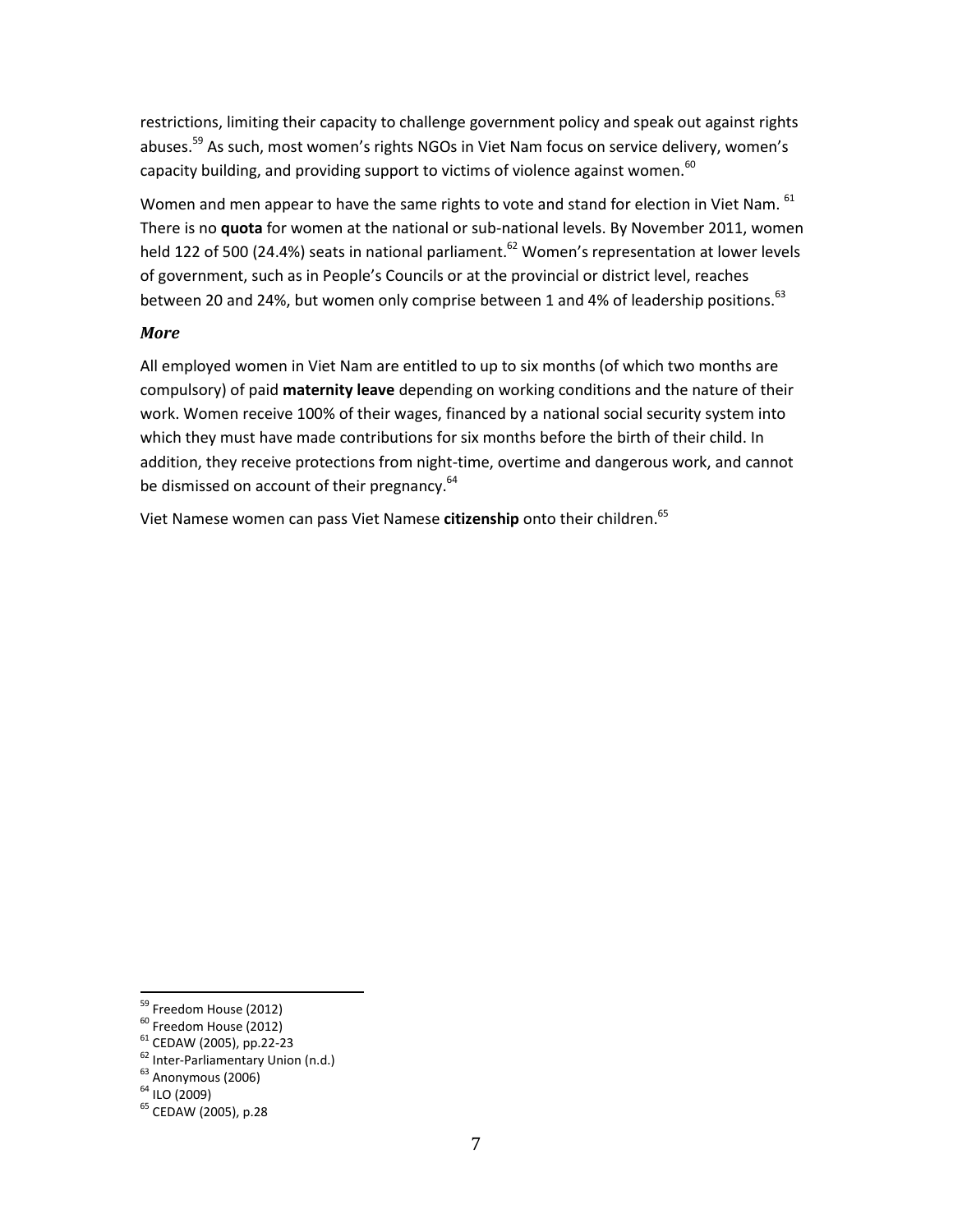# **Sources**

Anonymous (2006), Report on Non-Governmental Organizations Regarding Implementation of the Convention on the Elimination of All Forms of Discrimination against Women (CEDAW) in Viet Nam: Ha Noi, Viet Nam.

Central Intelligence Agency (CIA) (2013) 'The World Factbook: Viet Nam', online edition, Washington, D.C.: CIA, [https://www.cia.gov/library/publications/the-world](https://www.cia.gov/library/publications/the-world-factbook/geos/th.html)[factbook/geos/th.html,](https://www.cia.gov/library/publications/the-world-factbook/geos/th.html) (last accessed 1 November 2013).

Chiongson, Rea Abada (2009), 'CEDAW and the law: A gendered and rights-based review of Viet Namese legal documents through the lens of CEDAW', Hanoi, UNIFEM[, http://cedaw](http://cedaw-seasia.org/docs/general/ES_ReviewVietnamese_Law_Cedaw_April%202009.pdf)[seasia.org/docs/general/ES\\_ReviewViet Namese\\_Law\\_Cedaw\\_April%202009.pdf,](http://cedaw-seasia.org/docs/general/ES_ReviewVietnamese_Law_Cedaw_April%202009.pdf) (last accessed 1 November 2013).

Committee on the Elimination of Discrimination against Women (CEDAW) (2005), Consideration of Reports Submitted by States Parties Under Article 18 of the Convention on the Elimination of All Forms of Discrimination against Women: Viet Nam, Combined Fifth and Sixth Periodic Reports of States Parties, CEDAW/C/VNM/5-6, CEDAW, New York, NY.

CEDAW (2007), Concluding comments of the Committee on the Elimination of Discrimination against Women: Viet Nam, CEDAW/C/VNM/CO/6, CEDAW, New York.

FAO and UNDP (2003), 'Gender Differences in the Transitional Economy of Viet Nam' Ha Noi, 2002, http://www.fao.org/docrep/005/ac685e/ac685e00.htm#Contents, (last accessed 1 November 2013).

Freedom House (2012) 'Freedom in the World country reports: Viet Nam', accessed 21 November 2013, http://www.freedomhouse.org/report/freedom-world/2012/Viet Nam, (last accessed 1 November 2013).

Government of Viet Nam (2010), 'Keeping Silent is Dying: Results from the National Study on Domestic Violence against Women in Viet Nam. Hanoi', United Nations Viet Nam, http://www.gso.gov.vn/Modules/Doc\_Download.aspx?DocID=12826, (last accessed 1 November 2013).

Government of Viet Nam (n.d), The Prime Minister, Decision on Approval of the National Strategy on Gender Equality 2011 – 2020, No.: 2351/2010/QD-TTg, Hanoi, 24 December 2010, 'Decision Approving the National Program on Gender Equality for the Period of 2011 – 2015', No: 1241/QĐ-TTg, available at

[http://www.chinhphu.vn/portal/page/portal/English/strategies/strategiesdetails?categoryId=30](http://www.chinhphu.vn/portal/page/portal/English/strategies/strategiesdetails?categoryId=30&articleId=10050924) [&articleId=10050924,](http://www.chinhphu.vn/portal/page/portal/English/strategies/strategiesdetails?categoryId=30&articleId=10050924) (last accessed 1 November 2013).

Government of Viet Nam (2011), Ministry of Culture, Sports and Tourism, Plan of Action on Gender Equality of the Culture-Sports and Tourism Sector for the Period 2011 – 2015, No: 3110/KH-BVHTTDL, Hanoi, 27 September 2011.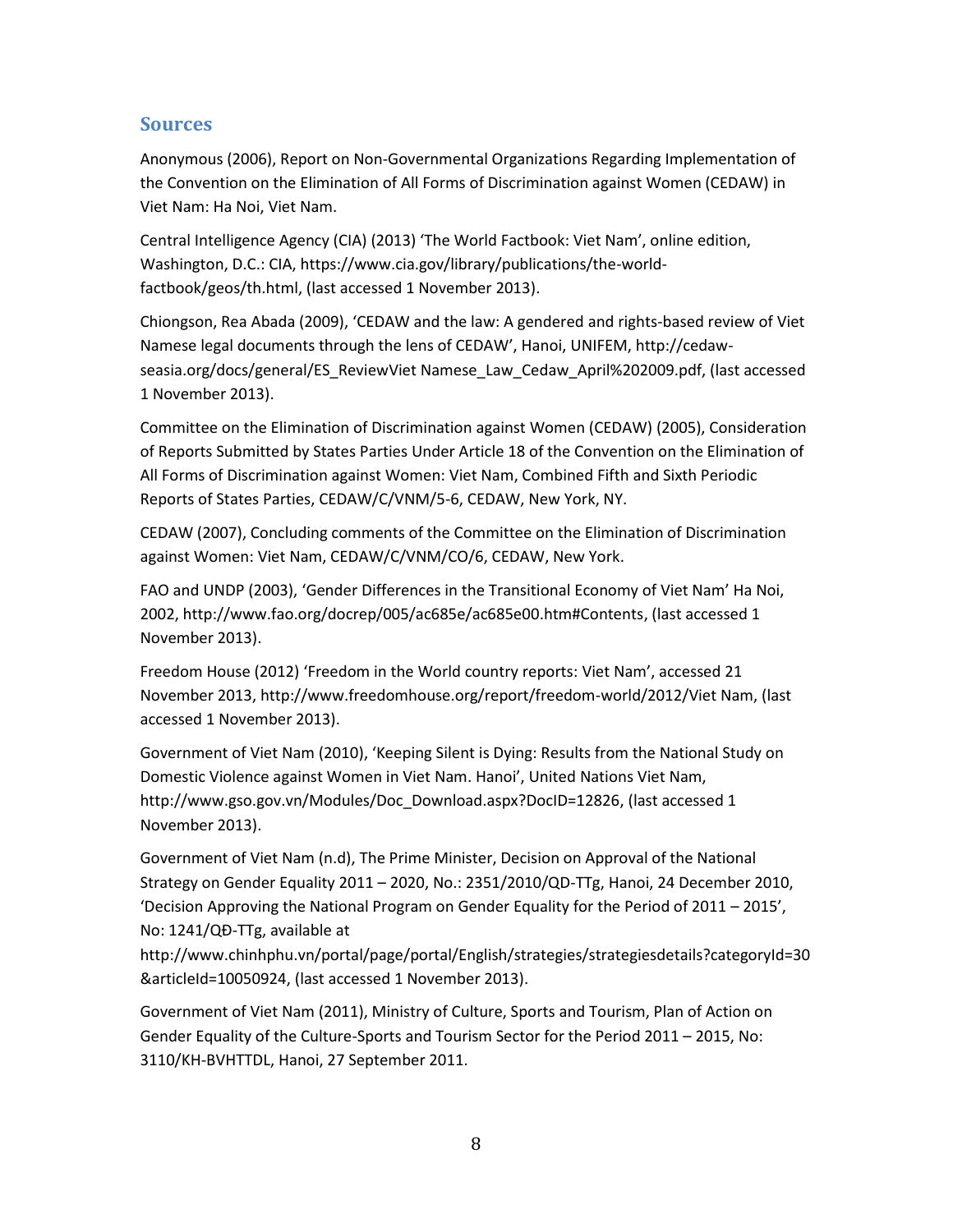ICRW (2007) 'Connecting Rights to Reality: A Progressive Framework of Core Legal Protections For Women's Property Rights', http://www.icrw.org/files/publications/Connecting-Rights-to-Reality-A-Progressive-Framework-of-Core-Legal-Protections-for-Womens-Property-Rights.pdf, (last accessed 1 November 2013).

Inter-Parliamentary Union (IPU) (n.d), 'Women in Parliament: All Countries on National Parliaments', IPU: Geneva, (last accessed 1 November 2013).

International Labour Organization (ILO) (2009), Database of Conditions of Work and Employment Laws, ILO: Geneva, Switzerland,

[http://www.ilo.org/dyn/travail/travmain.byCountry2,](http://www.ilo.org/dyn/travail/travmain.byCountry2) (last accessed 1 November 2013).

ILO 2013 (ILO) (2013) 'Sexual Harassment at the Workplace in Viet Nam: An Overview of the Legal Framework', Ha Noi, March 2013, http://www.ilo.org/wcmsp5/groups/public/---asia/---robangkok/---ilo-hanoi/documents/publication/wcms\_206106.pdf, (last accessed 1 November 2013).

Little Rose Shelter (n.d.), http://www.hcs.harvard.edu/~rose/whoweare.html (accessed 02/06/2014).

Long, L.D., Hung, L.N., Truitt, A., Mai, L.T.P., Dang, N.A. (2000) 'Changing Gender Relations in Viet Nam's Post Đổi Mới Era', Policy Research Report on Gender and Development, Working Paper Series No. 14, Worldbank (2000).

Pham Bac, Preference for boys causes population problems in Viet Nam, Jul 10, 2011, dpa.

Pistor, N. (2014) GIZ Viet Namese German "Programme Reform of TVET in Viet Nam", Gender Analysis Final Report, April 2014, unpublished document

Pistor, Nora and Le Thi Quy (2013) 'Enclosing women's rights in a kitchen cabinet? Interactions between the Viet Nam Women's Union, civil society and the state on gender equality', In: Gabi Waibel, Judith Ehlert, Hart Nadav Feuer (eds.), Southeast Asia and the Civil Society Gaze. Scoping a Contested Concept in Cambodia and Viet Nam,

[http://www.routledge.com/books/details/9780415709668/.](http://www.routledge.com/books/details/9780415709668/)

Rydstrøm, H. (2006) "Masculinity And Punishment. Men's upbringing of boys in rural Viet Nam" http://www.lucram.lu.se/upload/LUPDF/Genusvetenskap/Helle\_Masculinityand.pdf.

United Nations (UN) (2011) 'World Abortion Policies 2011', UN Department of Economic and Social Affairs, Population Division, New

York, http://www.un.org/esa/population/publications/2011abortion/2011wallchart.pdf, (last accessed 1 November 2013).

Tran Thi Van Anh and Le Ngoc Hung (2000), Women and Doi Moi in Viet Nam, Women's Publishing House, Hanoi cited in Naila Kabeer, Tran Thi Van Anh, Vu Man Loi (2005).

UN (2012), 'World Marriage Data 2012', UN Department of Economic and Social Affairs, Population Division, New York, NY.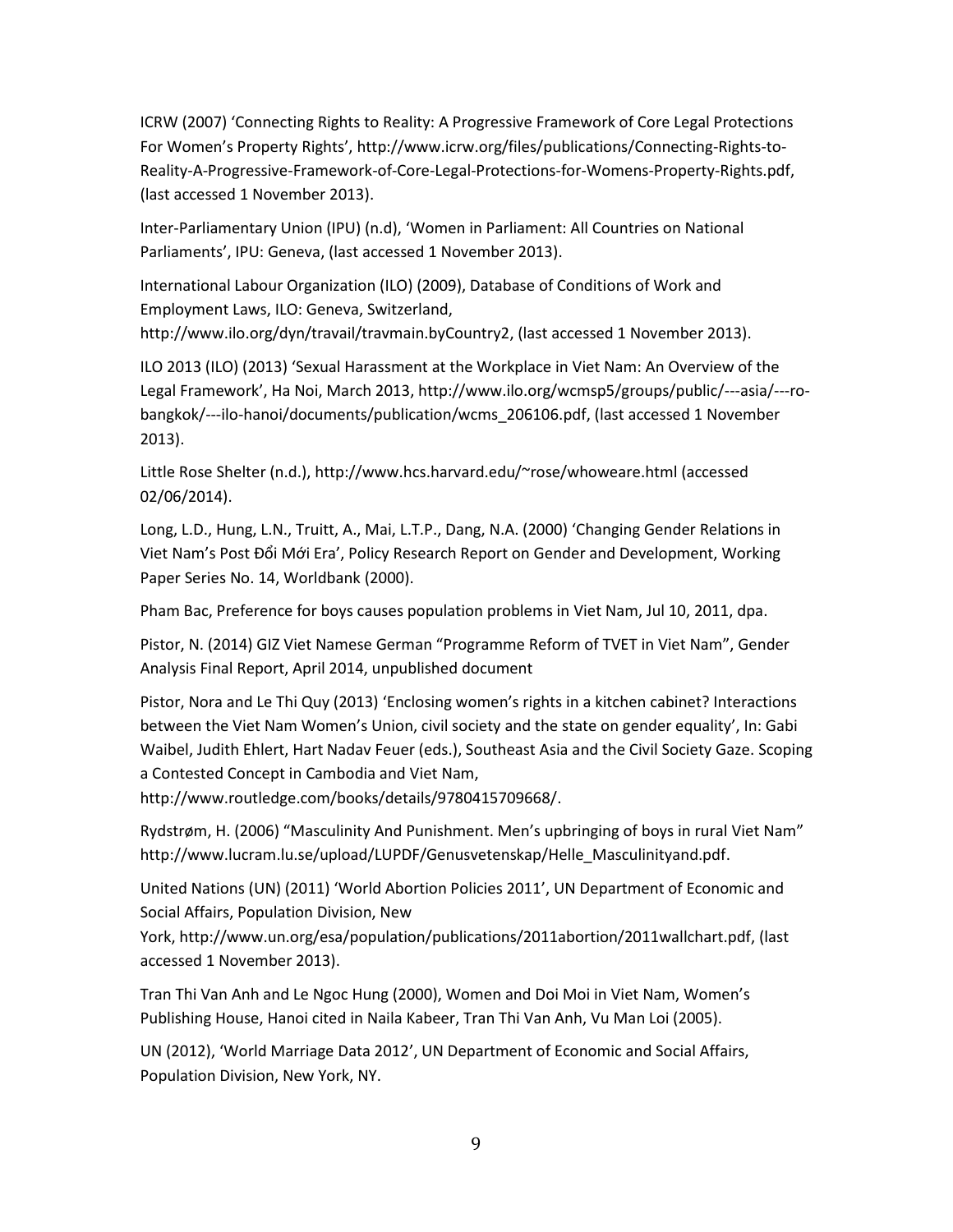UN (2012b), 'World Contraceptive Use 2012',

http://www.un.org/esa/population/publications/WCU2012/MainFrame.html, (last accessed 1 November 2013).

UN (2013) 'World Abortion Policies 2013', UN Department of Economic and Social Affairs, Population Division, New

York, http://www.un.org/en/development/desa/population/publications/pdf/policy/WorldAbor tionPolicies2013/WorldAbortionPolicies2013\_WallChart.pdf, (last accessed 1 November 2013).

Understanding Children's Work Project (UCW) (2009) 'Understanding children's work in Viet Nam Report on child labour', Rome: Understanding Children's Work Project, An Inter-Agency Research Cooperation Project, ILO / UNICEF / World Bank.

UNDP (2005) Preparing for the Future: Forward-looking Strategies to Promote Gender Equality in Viet Nam[, http://www.vn.undp.org/content/Viet](http://www.vn.undp.org/content/vietnam/en/home/library/democratic_governance/preparing-for-the-future--forward-looking-strategies-to-promote-.html) 

[Nam/en/home/library/democratic\\_governance/preparing-for-the-future--forward-looking](http://www.vn.undp.org/content/vietnam/en/home/library/democratic_governance/preparing-for-the-future--forward-looking-strategies-to-promote-.html)[strategies-to-promote-.html](http://www.vn.undp.org/content/vietnam/en/home/library/democratic_governance/preparing-for-the-future--forward-looking-strategies-to-promote-.html) (accessed 13/06/2014).

UNDP (2010) 'The Asia Pacific Human Development report: Power Voice and Rights: A Turning point for Gender Equality in Asia and the Pacific',

[http://hdr.undp.org/en/reports/regional/asiathepacific/RHDR-2010-AsiaPacific.pdf,](http://hdr.undp.org/en/reports/regional/asiathepacific/RHDR-2010-AsiaPacific.pdf) (last accessed 1 November 2013).

UNDP (2013) 'Women's access to land in contemporary Viet Nam', 15 October 2013, http://www.undp.org/content/dam/Viet

Nam/docs/Publications/Women%20access%20to%20land\_EN.pdf, (last accessed 1 November 2013).

UNDP (2013) 'Opening Remarks at Launch of the Center for Women in Politics and Public Administration (WiPPA) of the Ho Chi Minh Academy', http://www.vn.undp.org/content/Viet Nam/en/home/presscenter/speeches/2013/06/19/opening-remarks-at-launch-of-the-centerfor-women-in-politics-and-public-administration-wippa-of-the-ho-chi-minh-academy/.

UNFPA (2007), 'New common sense: Family-planning policy and sex ratio in Viet Nam', available a[thttp://www.unfpa.org/gender/docs/studies/summaries/Viet](http://www.unfpa.org/gender/docs/studies/summaries/vietnam_summary.pdf) Nam\_summary.pdf, (last accessed 1 November 2013).

United Nations Children's Fund (UNICEF) (n.d.) 'Viet Nam – statistics' [http://www.unicef.org/infobycountry/Viet](http://www.unicef.org/infobycountry/vietnam_statistics.html) Nam\_statistics.html, (last accessed 1 November 2013).

UNICEF (2013), 'State of the World's Children Report 2013', UNICEF (2013), [http://www.unicef.org/mena/MENA\\_SOWC\\_Report\\_2013\\_ENG\(1\).pdf,](http://www.unicef.org/mena/MENA_SOWC_Report_2013_ENG(1).pdf) (last accessed 1 November 2013).

UN Women (2011) 'Progress of the World's Women: In Pursuit of Justice', [www.progress.unwomen.org](http://www.progress.unwomen.org/) , (last accessed 1 November 2013).